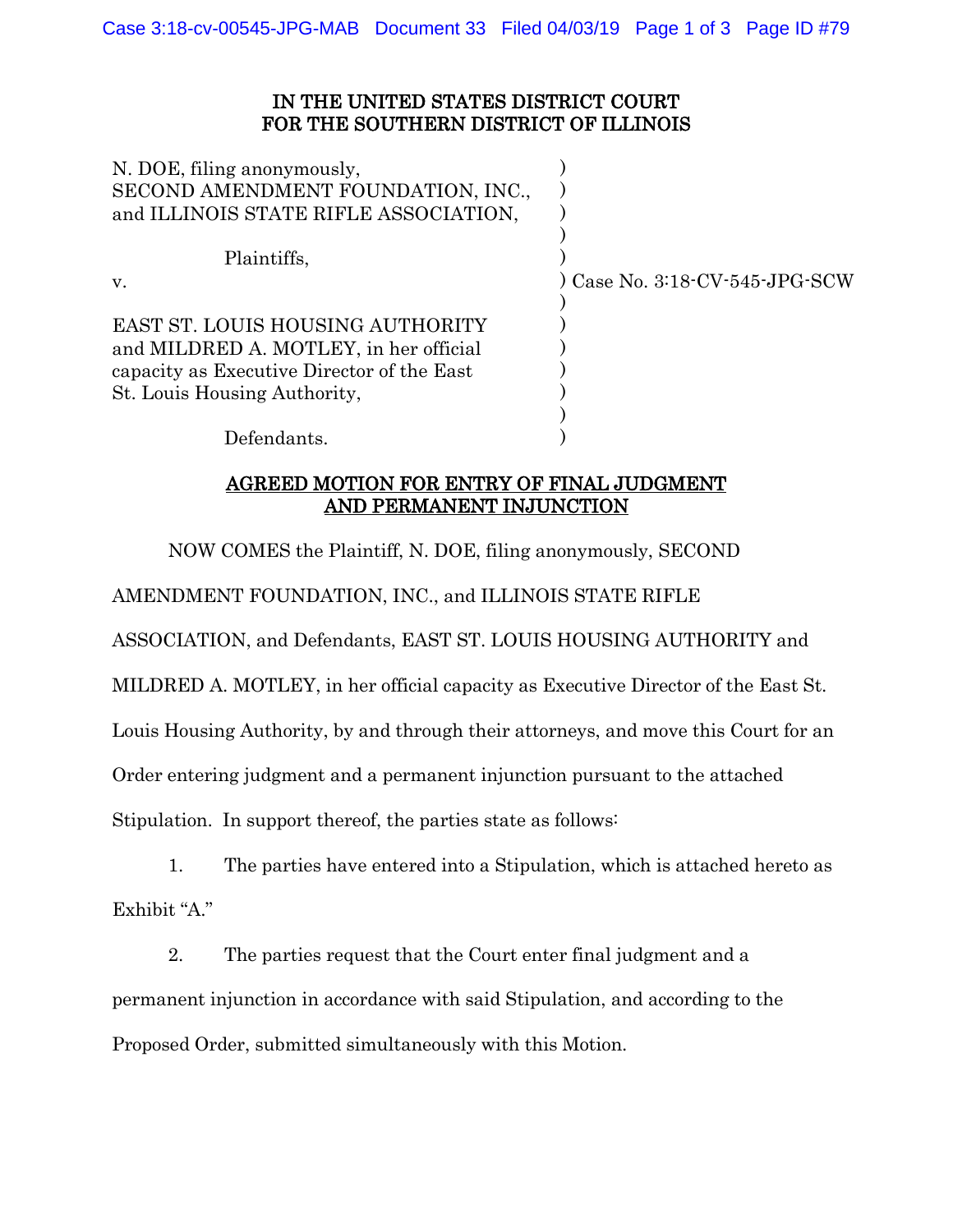WHEREFORE, the Plaintiffs, N. DOE, filing anonymously, SECOND

AMENDMENT FOUNDATION, INC., and ILLINOIS STATE RIFLE

ASSOCIATION, and Defendants, EAST ST. LOUIS HOUSING AUTHORITY and

MILDRED A. MOTLEY, in her official capacity as Executive Director of the East St.

Louis Housing Authority, respectfully pray that the Court enter final judgment and

a permanent injunction according and pursuant to the parties' filed Stipulation, and

that the Court grant such other and further relief as is deemed reasonable and just.

Respectfully Submitted,

N. Doe, filing anonymously, Second Amendment Foundation, Inc., and Illinois State Rifle Association

By: /s/ David G. Sigale DAVID G. SIGALE Attorney for Plaintiffs

East St. Louis Housing Authority and Mildred A. Motley, in her official capacity as Executive Director of the East St. Louis Housing Authority

By: /s/ Stephen Moore STEPHEN MOORE One of the Attorneys for Defendants

David G. Sigale (Atty. ID# 6238103) LAW FIRM OF DAVID G. SIGALE, P.C. 799 Roosevelt Road, Suite 207 Glen Ellyn, IL 60137 630.452.4547 [dsigale@sigalelaw.com](mailto:dsigale@sigalelaw.com)

Stephen Moore (Atty. ID# 6293419) Galloway, Johnson, Tompkins, Burr & Smith 7800 Forsyth Boulevard, Suite 600St. Louis, MO 63105 (314) 725-0525 [SMoore@gallowaylawfirm.com](mailto:SMoore@gallowaylawfirm.com)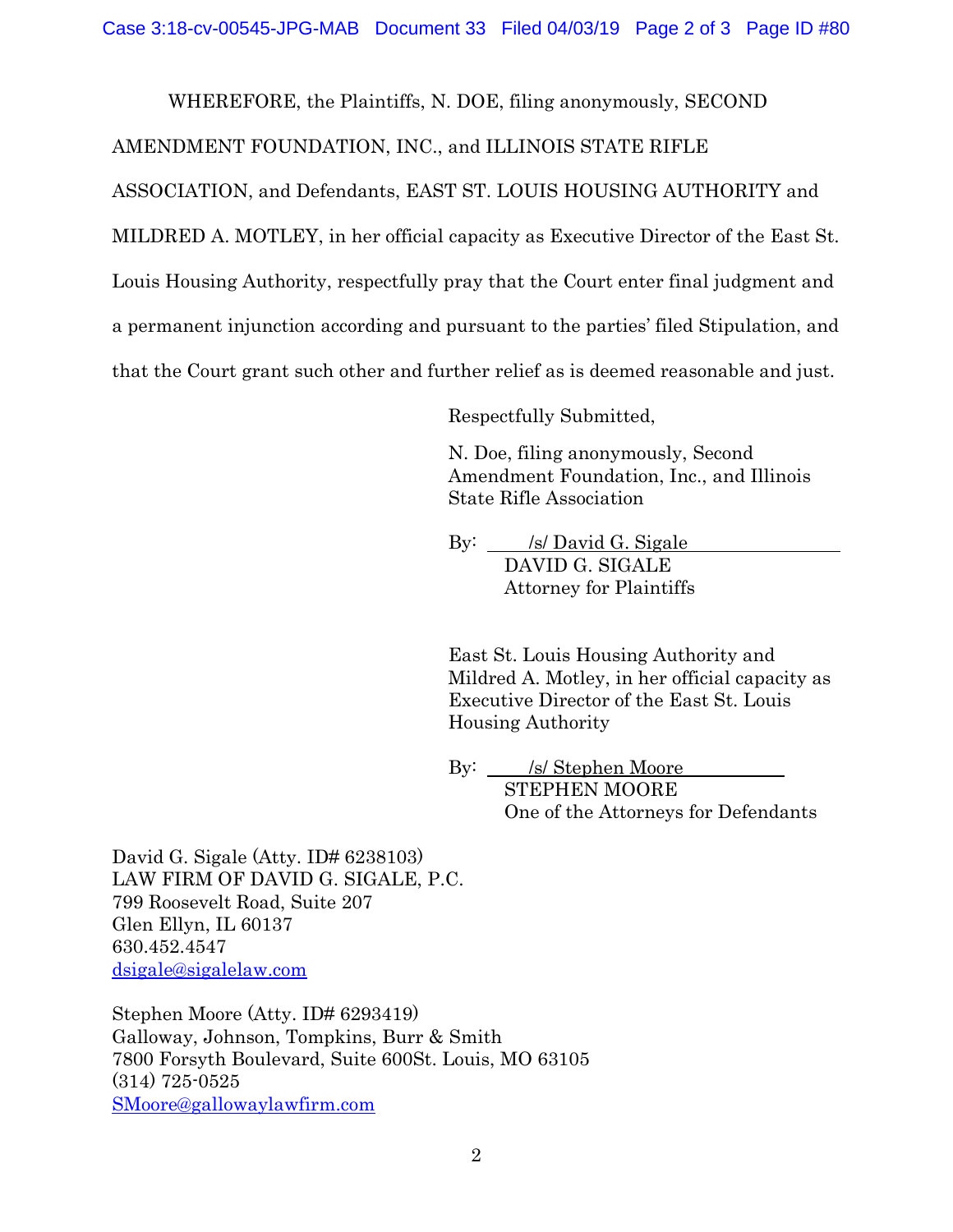## CERTIFICATE OF ATTORNEY AND NOTICE OF ELECTRONIC FILING

The undersigned certifies that:

1. On April 3, 2019, the foregoing document was electronically filed with the District Court Clerk via CM/ECF filing system;

2. Pursuant to F.R.Civ.P. 5, the undersigned certifies that, to his best information and belief, there are no non-CM/ECF participants in this matter.

> /s/ David G. Sigale Attorney for Plaintiffs

David G. Sigale (Atty. ID# 6238103) LAW FIRM OF DAVID G. SIGALE, P.C. 799 Roosevelt Road, Suite 207 Glen Ellyn, IL 60137 630.452.4547 [dsigale@sigalelaw.com](mailto:dsigale@sigalelaw.com)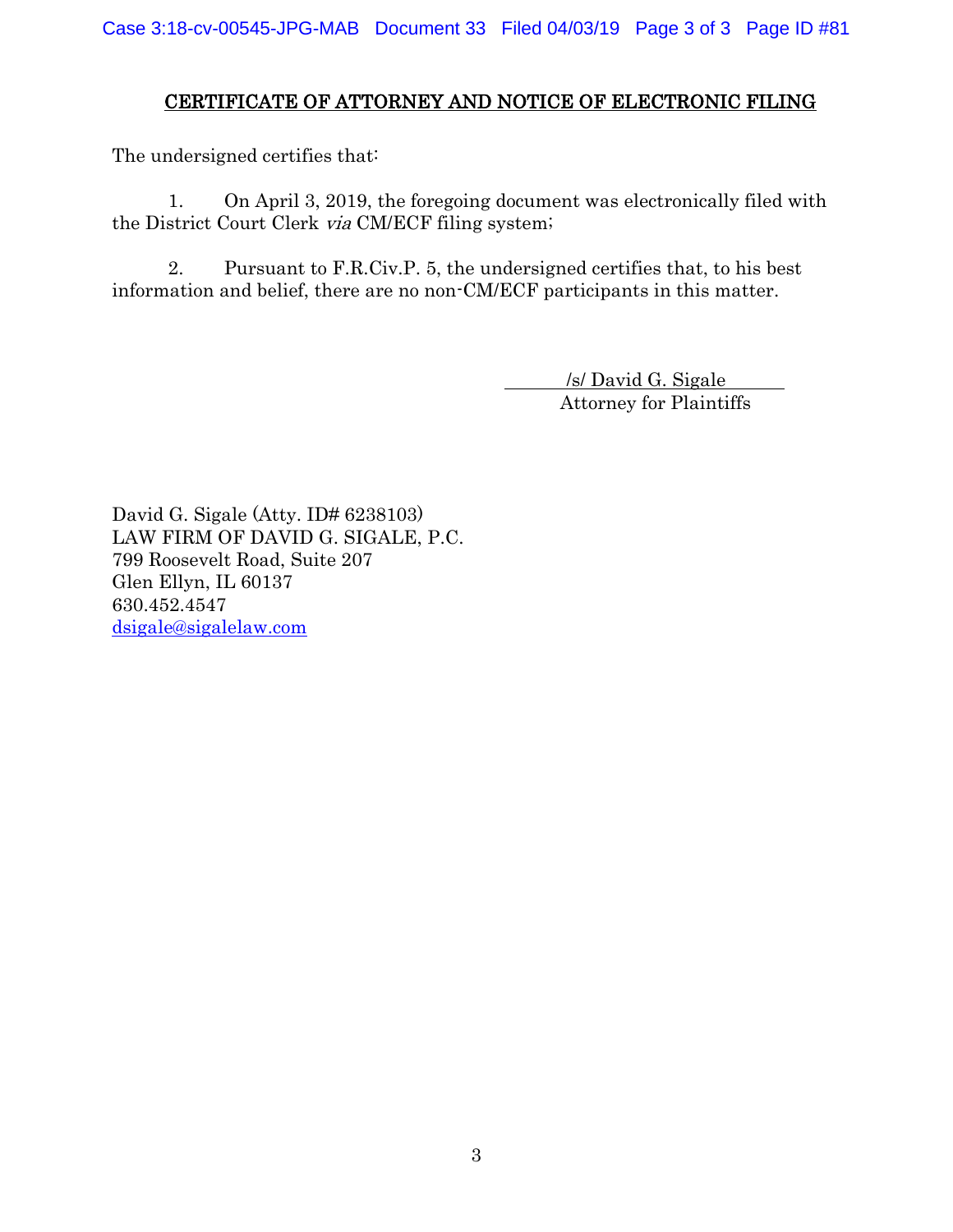## **IN THE UNITED STATES DISTRICT COURT FOR THE SOUTHERN DISTRICT OF ILLINOIS**

| N. DOE, filing anonymously,                |                                |
|--------------------------------------------|--------------------------------|
| SECOND AMENDMENT FOUNDATION, INC.,         |                                |
| and ILLINOIS STATE RIFLE ASSOCIATION,      |                                |
|                                            |                                |
| Plaintiffs,                                |                                |
| V.                                         | ) Case No. 3:18-CV-545-JPG-SCW |
|                                            |                                |
| <b>EAST ST. LOUIS HOUSING AUTHORITY</b>    |                                |
| and MILDRED A. MOTLEY, in her official     |                                |
| capacity as Executive Director of the East |                                |
| St. Louis Housing Authority,               |                                |
|                                            |                                |
| Defendants.                                |                                |

## **STIPULATION TO ENTRY OF FINAL JUDGMENT AND PERMANENT INJUNCTION**

The parties to this matter, by and through their respective counsel, hereby stipulate to the

entry of the following order for final judgment and permanent injunctive relief of the Court:

The Plaintiffs are challenging the following Sections of the ESLHA Lease:

- Section  $IX(p)$ , which prevents N. DOE, and other ESLHA residents who are otherwise qualified to possess a firearm in their residence, from keeping a firearm in their homes;
- Section XIV and XIV $(a)(11)$ , which states that N. DOE, and other ESLHA residents who are otherwise qualified to possess a firearm in their residence, can have their Leases terminated for possessing a firearm for self-defense, as Section  $XIV(a)(11)$  states that "[p]ossession of firearms by the resident, household member or guest on any ESLHA property" is a serious or material violation of the material terms of the Lease.

Plaintiffs are challenging the above ESLHA Lease sections as unconstitutional as applied

to ESLHA residents who are otherwise qualified to possess a functional firearm in their residence. Plaintiffs seek to enjoin Defendants from enforcing the above-referenced Lease provisions and any other Lease provisions that would prohibit N. DOE, and other ESLHA residents who are otherwise qualified to possess a firearm in their residence, from keeping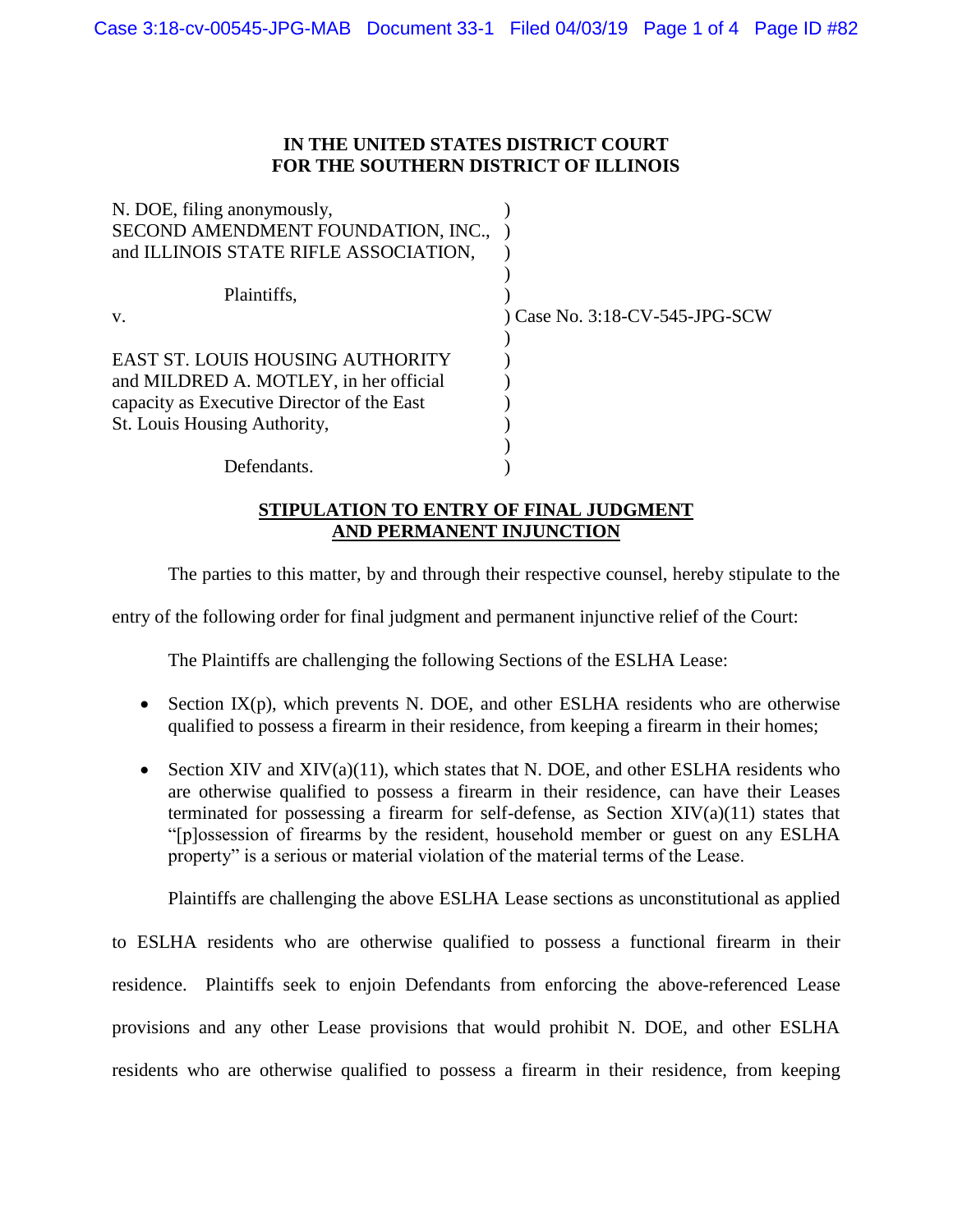functional firearms in their homes.

Accordingly, the parties stipulate that the Court shall issue an Order, pursuant to Plaintiffs' as-applied challenge to the above-referenced ESLHA Lease provisions *via* the Second Amendment, and the Due Process and Equal Protection Clauses of the Fourteenth Amendment, enjoining Defendants, with respect to ESLHA residents properly identified and included in an ESLHA lease agreement, from enforcing the following sections of the ESLHA Lease:

- Section  $IX(p)$ , which prevents N. DOE, and other ESLHA residents who are otherwise qualified to possess a firearm in their residence, from keeping a firearm in their homes;
- Section XIV and XIV $(a)(11)$ , which states that N. DOE, and other ESLHA residents who are otherwise qualified to possess a firearm in their residence, can have their Leases terminated for possessing a firearm for self-defense, as Section  $XIV(a)(11)$  states that "[p]ossession of firearms by the resident, household member…on any ESLHA property" is a serious or material violation of the material terms of the Lease.

as applied to the inability of N.DOE and other ESLHA residents who are permitted under Illinois law to possess a firearm, to possess functional firearms that are legal in their jurisdiction for selfdefense and defense of others in their residences, provided they are otherwise-qualified to do so.

Nothing in this Stipulated Agreement shall be construed to alter or amend any ESLHA rule, regulation or lease provision with respect to guests or other non-residents possessing firearms on ESLHA property. Further, nothing in this Stipulated Agreement shall be construed to alter or amend any ESLHA rule, regulation or lease provision prohibiting guests, residents or non-residents from displaying firearms anywhere on ESLHA property outside resident units, including in common areas within any development. To the contrary, guests, residents and nonresidents are and shall continue to be prohibited from displaying fire arms outside resident units and doing so by a resident shall constitute a lease violation, unless necessary for self-defense or defense of others in accordance with applicable law.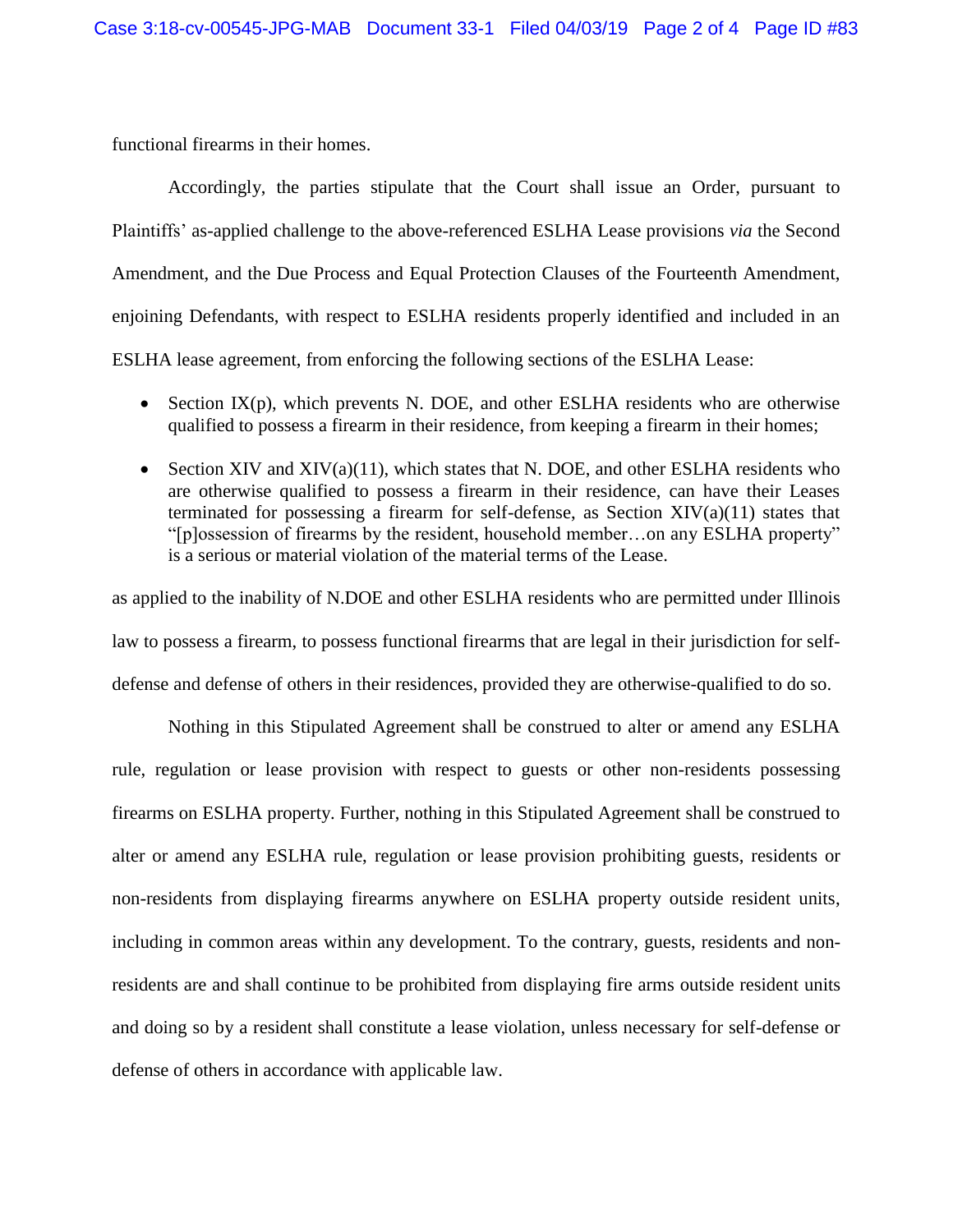Upon execution of this Stipulated Agreement, and entry of an Order by the Court accepting same, Defendants shall strike or amend the challenged sections of the ESLHA Lease, such that the ESLHA will no longer prohibit Plaintiffs and other ESLHA residents, who are otherwise qualified under Illinois law to possess a firearm, from possessing functional firearms, that are legal in their jurisdiction, in their residence, as provided in this Stipulated Agreement.

It is understood and agreed by the parties that changes to the ESLHA lease may take six or more months to complete due to notice and public comment requirements imposed by the Department of Housing and Urban Development and ESLHA regulations. Defendants agree that they will not enforce the referenced lease provisions while the lease is in the process of being amended.

Further, upon entry of the final order and permanent injunction, Defendants will compensate Plaintiffs for reasonable attorneys' fees in the agreed amount of \$7,500.00.

Execution of this Stipulated Agreement is not to be construed as an admission of any wrongdoing by ESLHA and, in fact, ESLHA denies any wrongdoing whatsoever. This stipulated agreement should not be construed as an admission of any wrongdoing by ESLHA but based on prior judicial decisions, the court is likely to enter the injunction sought by Plaintiffs.

Agreed to on the  $\frac{25 \text{th}}{4}$  day of March, 2019: